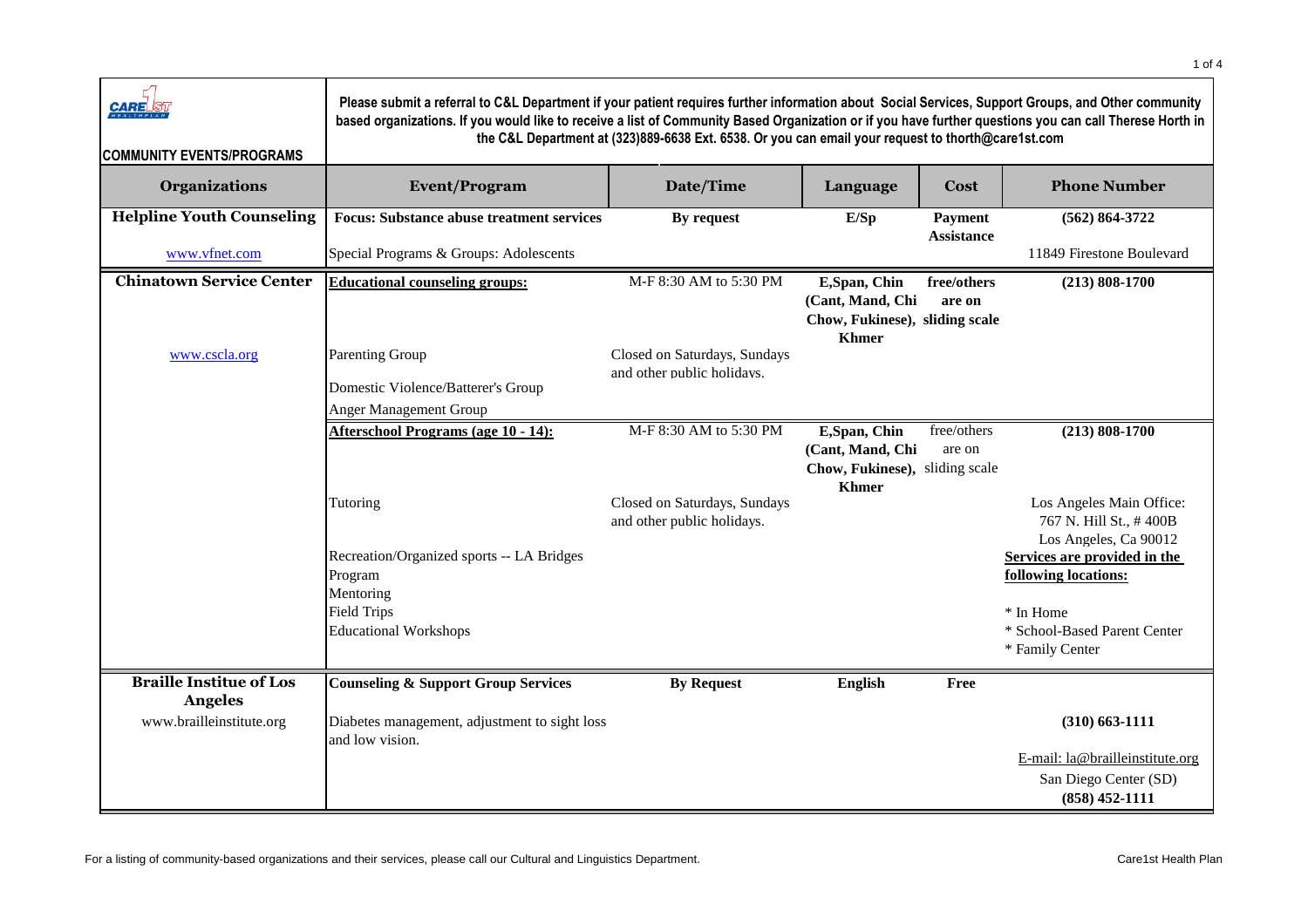| <b>Organizations</b>                                         | <b>Event/Program</b>                                                                                                                                                                                                   | Date/Time                 | Language               | Cost        | <b>Phone Number</b>                                                                   |
|--------------------------------------------------------------|------------------------------------------------------------------------------------------------------------------------------------------------------------------------------------------------------------------------|---------------------------|------------------------|-------------|---------------------------------------------------------------------------------------|
| <b>Black Women for Wellness</b>                              | <b>Black Women Well Being Health</b><br><b>Programs/Support</b>                                                                                                                                                        | <b>Internet Resource</b>  | <b>English</b>         | Free        | $(323)$ 290-5955<br><b>Veronica Mayes-Jackson</b>                                     |
|                                                              |                                                                                                                                                                                                                        |                           |                        |             | 1517 W. 48th Street<br>Los<br>Angeles, CA 90062<br>E-mail:<br>bwwlosangeles@yahoo.com |
|                                                              | <b>Kitchen Divas</b>                                                                                                                                                                                                   | Thursdays 5:30-8 pm       | English                |             | 476 S. LaBrea Ave.<br>Inglewood, CA                                                   |
|                                                              | <b>Women's Resource Center</b>                                                                                                                                                                                         | Open Feb. 2, 2009         | English                |             | 3450 W. 43rd St., Suite 104 Los<br>Angeles, CA 90008                                  |
| www.bwwla.com                                                | <b>Belly Dancing With Ravenmoon</b>                                                                                                                                                                                    | Tuesdays 6-7:30 pm        | English                |             | 323-290-5955                                                                          |
|                                                              | Securing Reproductive Justice for Black<br>Women                                                                                                                                                                       | 8:00 am - 4pm             | English                |             | 1370 N. St. Andrews Place<br>Los Angeles, CA 90008                                    |
| <b>Champions of Caring</b><br>Connections, Inc.              | Linking Services for The Homeless, Poor, &<br><b>Youth in Foster</b>                                                                                                                                                   | <b>By Request</b>         | Eng/Span               | <b>Free</b> | $(310)$ 635-9536                                                                      |
|                                                              | Charitable organization dedicated to meeting<br>the needs of homeless children and families,<br>the working poor, foster youth, and youth in<br>kinship care with collaborative service<br>delivery design in Compton. |                           |                        |             |                                                                                       |
| La Casa de San Gabriel<br><b>Community Center</b>            | <b>Family Resource Center</b>                                                                                                                                                                                          | <b>By Request</b>         | Eng/Span               | <b>Free</b> | $(626)$ 286-2144                                                                      |
|                                                              | Multicultural preschool/daycare;                                                                                                                                                                                       | <b>Ongoing Enrollment</b> | <b>Eng/Span</b>        | <b>Free</b> |                                                                                       |
|                                                              | Counseling; Parenting classes; Food &<br>Clothing distribution; Health Screenings;<br>Social Services and informal counseling;<br>Resources and referrals in all areas                                                 | <b>By Request</b>         | <b>Eng/Span</b>        | Free        |                                                                                       |
|                                                              | <b>Violence Reduction Counseling</b>                                                                                                                                                                                   | Must Be Referred          | <b>English</b>         | Free        |                                                                                       |
| <b>Chinese American</b><br><b>Association of Chino Hills</b> | <b>Health Care Seminar for Seniors</b>                                                                                                                                                                                 |                           | <b>English/Chinese</b> | Free        | $(909)$ 228-3088<br>$(909)$ 525-8666                                                  |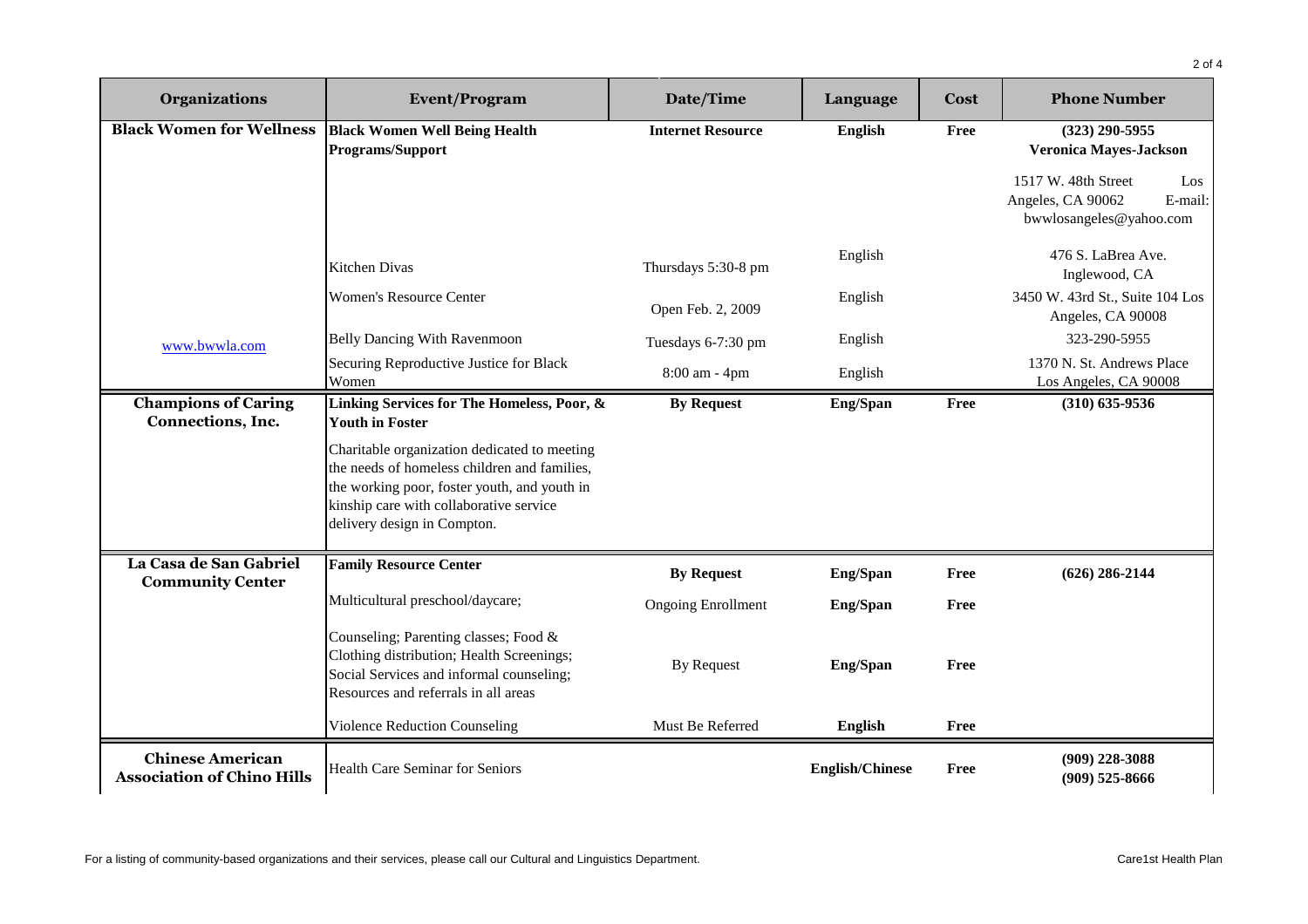| Organizations                                     | <b>Event/Program</b>                                                                               | Date/Time                                       | Language                                            | Cost        | <b>Phone Number</b>                                                                             |
|---------------------------------------------------|----------------------------------------------------------------------------------------------------|-------------------------------------------------|-----------------------------------------------------|-------------|-------------------------------------------------------------------------------------------------|
| wliu@controloptics.com                            |                                                                                                    |                                                 |                                                     |             | Chino Hills Recreation Center                                                                   |
|                                                   |                                                                                                    |                                                 |                                                     |             | 2001 Grand Ave.,                                                                                |
|                                                   |                                                                                                    |                                                 |                                                     |             | Chino Hills, CA                                                                                 |
|                                                   | Members Gathering Fun in July                                                                      | Sat., July 18 12:30-2 pm                        | English/Chinese call for cost                       |             | Founders Recreation Center 2000<br>Founders Dr. Chino Hills, CA<br>909-525-8666 or 909-228-3088 |
|                                                   | <b>Health Seminar</b>                                                                              | Sat., July 18 2 pm                              | English/Chinese call for cost                       |             |                                                                                                 |
|                                                   | Beginner's Class in CHA CHA & JITTERBUG                                                            | Sat July 18-Aug 8 7-8:50 pm                     | English/Chinese call for cost                       |             |                                                                                                 |
|                                                   | Chinese Language Class for $14 + \text{years}$ old<br>and older                                    | Sat July 11-Aug 1 3:30-4:30<br>pm               | English/Chinese call for cost                       |             |                                                                                                 |
|                                                   | Algebra Tutoring Class in July                                                                     | Sat July 11-Aug 1 2-3 pm                        | <b>English/Chinese</b>                              | Free        |                                                                                                 |
|                                                   | Chinese for Kids - level 1 & 2                                                                     | <b>Ongoing Enrollment</b>                       | <b>English/Chinese</b>                              | F ree       |                                                                                                 |
| <b>Asian Pacific Health Care</b><br>Venture, Inc. | Kids 1st Parents Classes: New Baby,<br>Keeping My Child Safe, My Growing<br>Child, Ready to Learn. | Ongoing                                         | Eng, Tahi, Camb<br>(Khmer), Tag,<br><b>Japanese</b> |             | $(323) 644 - 3880$                                                                              |
| <b>United Cambodian</b><br>Community, Inc.        |                                                                                                    |                                                 |                                                     |             | $(562)$ 433-2490                                                                                |
|                                                   |                                                                                                    |                                                 |                                                     |             | 2201 E. Anaheim Street, Ste 200                                                                 |
| chavarria raymond@yahoo.com                       |                                                                                                    |                                                 |                                                     |             | Long Beach, CA 90801                                                                            |
| boVanakbys@yahoo.com                              | <b>Proud Parenting Program</b>                                                                     |                                                 | <b>Khmer</b>                                        |             |                                                                                                 |
| <b>N-Action Family Network</b>                    | Women in Transition Support (WITS)<br><b>Empowerment Program (Four Phases)</b>                     | Ongoing - 16 weeks                              |                                                     |             | $(562) 804 - 8766$                                                                              |
|                                                   | Phase I: Self<br>Phase II: Skill Building                                                          | Phase III: Community<br>Phase IV: New Beginning |                                                     |             |                                                                                                 |
| <b>Community Integration</b><br>Services/LAUSD    | <b>Computer Literacy</b>                                                                           | Mon, Wed, & Fri<br>10 am-noon                   | Eng/Span                                            | <b>FREE</b> | (818) 772-1155<br><b>Bob Erio</b>                                                               |
|                                                   | <b>Computer Applications</b>                                                                       | Mon, Wed, & Fri 12:30-2 pm                      | Eng                                                 | <b>FREE</b> | 10100 Balboa Blvd.<br>Granada Hills, CA<br>E-mail: berio@cisadp.org                             |
|                                                   | Exercise/Music Appreciation Class                                                                  | Mondays 9:30 am-11 am                           | Eng                                                 | <b>FREE</b> |                                                                                                 |